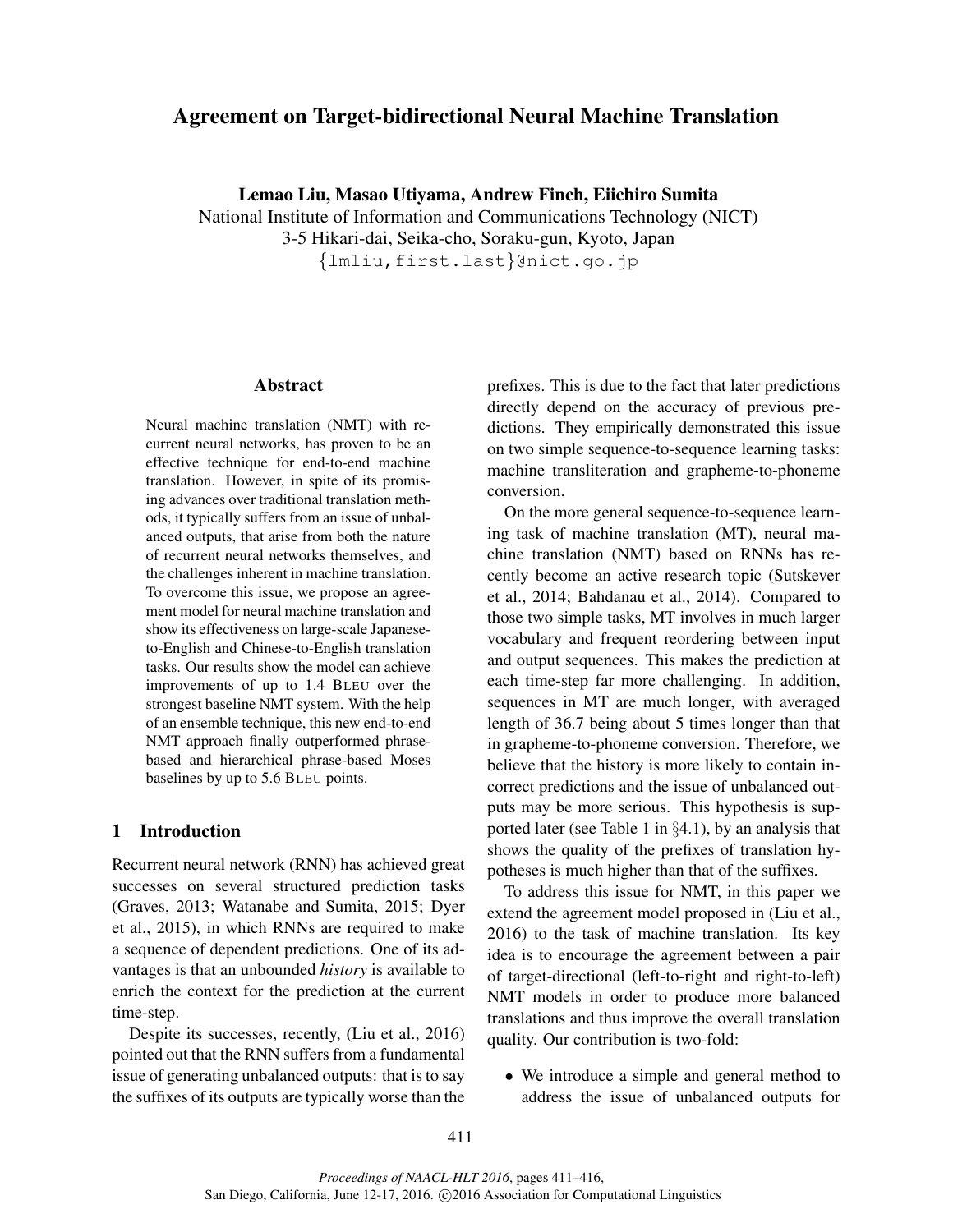NMT  $(\S$ 3). This method is robust without any extra hyperparameters to tune and is easy to implement. In addition, it is general enough to be applied on top of any of the existing RNN translation models, although it was implemented on top of the model in (Bahdanau et al., 2014) in this paper.

• We provide an empirical evaluation of the technique on large scale Japanese-to-English and Chinese-to-English translation tasks. The results show our model can generate more balanced translation results, and achieves substantial improvements (of up to 1.4 BLEU points) over the strongest NMT baseline (§4). With the help of an ensemble technique, our new end-to-end NMT gains up to 5.6 BLEU points over phrase-based and hierarchical phrasebased Moses (Koehn et al., 2007) systems.<sup>1</sup>

### 2 Overview of Neural Machine Translation

Suppose  $\mathbf{x} = \langle x_1, x_2, \cdots, x_m \rangle$  denotes a source sentence,  $y = \langle y_1, y_2, \dots, y_n \rangle$  denotes a target sentence. In addition, let  $x_{\leq t} = \langle x_1, x_2, \cdots, x_{t-1} \rangle$ denote a prefix of x. Neural Machine Translation (NMT) directly maps a source sentence into a target within a probabilistic framework. Formally, it defines a conditional probability over a pair of sequences x and y via a recurrent neural network as follows:

$$
p(\mathbf{y} \mid \mathbf{x}; \theta) = \prod_{t=1}^{n} p(y_t \mid y_{< t}, \mathbf{x}; \theta)
$$

$$
= \prod_{t=1}^{n} \operatorname{softmax}(g(h_t))[y_t]
$$
(1)

where  $\theta$  is the set of model parameters;  $h_t$  denotes a hidden state (i.e. a vector) of y at timestep  $t$ ;  $g$ is a transformation function from a hidden state to a vector with dimension of the target-side vocabulary size; softmax is the softmax function, and  $[i]$  denotes the  $i_{th}$  component in a vector.<sup>2</sup> Furthermore,  $h_t = f(h_{t-1}, c(\mathbf{x}, y_{<}; t))$  is defined by a recurrent function over both the previous hidden state  $h_{t-1}$ and the context  $c(\mathbf{x}, y_{\leq t})$ . <sup>3</sup> Note that both  $h_t$  and  $c(\mathbf{x}, y_{\leq t})$  have dimension d for all t.

In this paper, we develop our model on top of the neural machine translation approach of (Bahdanau et al., 2014), and we refer the reader this paper for a complete description of the model, for example, the definitons of  $f$  and  $c$ . The proposed method could just as easily been implemented on top of any other RNN models such as that in (Sutskever et al., 2014).

### 3 Agreement on Target-bidirectional NMT

In this section, we extend the method in (Liu et al., 2016) to address this issue of unbalanced outputs for NMT. The key idea is to: 1) train two kinds of NMT, i.e. one generating targets from *left-to-right* while the other from *right-to-left*; 2) encourage the agreement between them by joint search.

#### 3.1 Training

The training objective function for our **agreement** (or joint) model is formalized as follows:

$$
\ell = \sum_{\langle \mathbf{x}, \mathbf{y} \rangle} \log p(\mathbf{y} \mid \mathbf{x}; \theta_1) + \log p(\mathbf{y}^r \mid \mathbf{x}; \theta_2) \quad (2)
$$

where  $y^r = \langle y_n, y_{n-1} \cdots, y_1 \rangle$  is the reverse of sequence y;  $p(y | x; \theta_1)$  denotes the **left-to-right** model with parameters  $\theta_1$ , while  $p(\mathbf{y}^r | \mathbf{x}; \theta_2)$  denotes the **right-to-left** model with parameters  $\theta_2$ , as defined in Eq.(1); and  $\langle x, y \rangle$  ranges over a given training dataset. Following (Bahdanau et al., 2014), we employ AdaDelta (Zeiler, 2012) to minimize the loss  $\ell$ .

Note that, in parallel to our efforts, Cheng et al. (2016) has explored the agreement idea for NMT close to ours. However, unlike their work on the agreement between source and target sides in the spirit of the general idea in (Liang et al., 2006), we focus on the agreement between left and right directions on the target side oriented to the natural issue of NMT itself. Although our model is orthogonal to theirs, one of our advantage is that our model does not rely on any additional hyperparameters to

<sup>&</sup>lt;sup>1</sup>The absolute gains of our model can be expected to be further increased by applying the well-known techniques in (Jean et al., 2015; Luong et al., 2015) that address the problems presented by unknown words, but these techniques are beyond the scope of this paper.

<sup>&</sup>lt;sup>2</sup>In that sense,  $y_t$  in Eq.(1) also denotes the index of this word in its vocabulary.

<sup>&</sup>lt;sup>3</sup>Both hidden states and context vectors are dependent on the model parameter  $\theta$ , but we remove it from the expressions here for simplicity.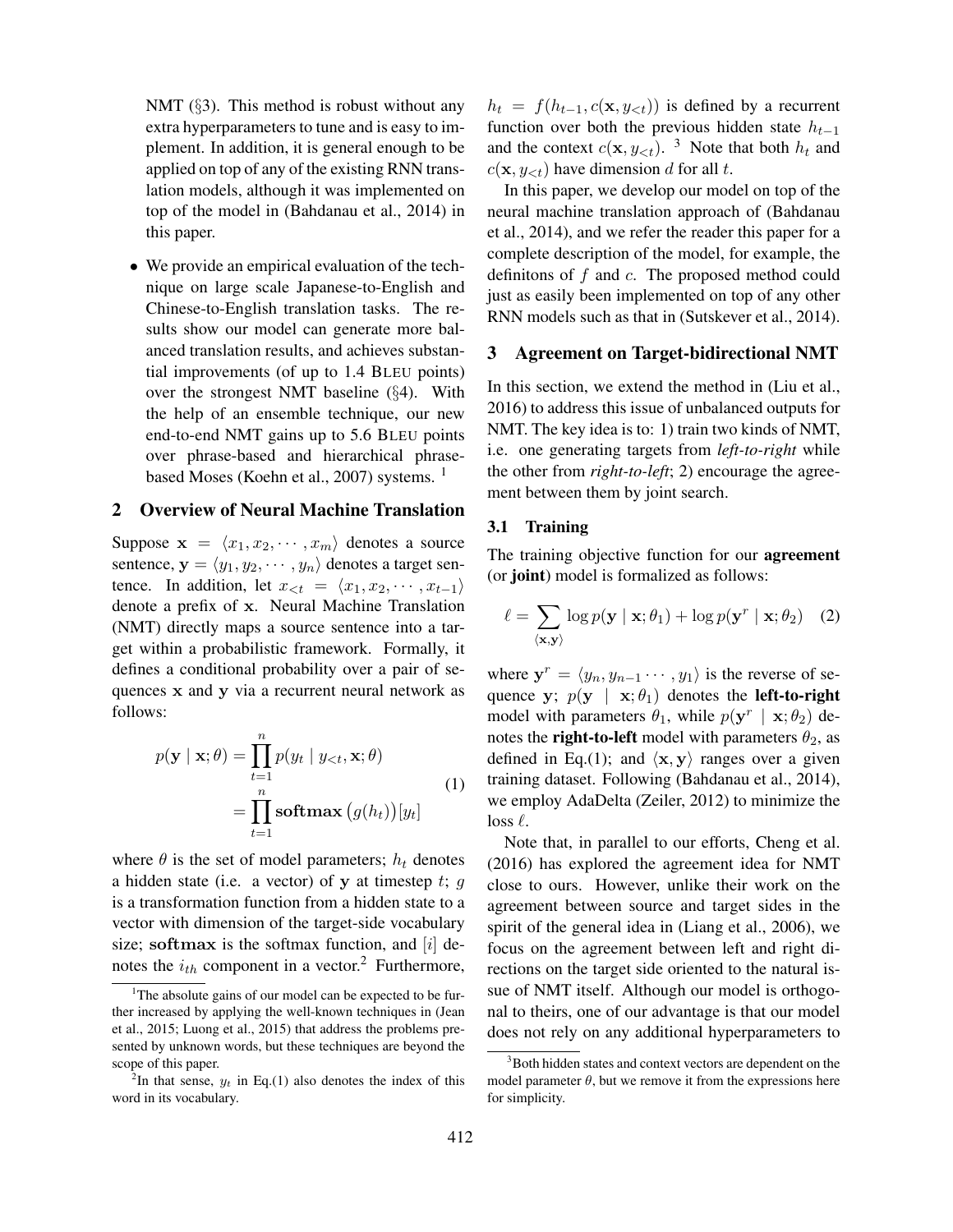encourage agreement, given that tuning such hyperparameters for NMT is too costly.

## 3.2 Approximate Joint Search

Given a source sentence x and model parameters  $\langle \theta_1, \theta_2 \rangle$ , decoding can be formalized as follows:

$$
\hat{\mathbf{y}} = \operatorname*{argmax}_{\mathbf{y}} p(\mathbf{y} \mid \mathbf{x}; \theta_1) \times p(\mathbf{y}^r \mid \mathbf{x}; \theta_2)
$$

As pointed out by (Liu et al., 2016), it is NP-hard to perform an exact search, and so we adapt one of their approximate search methods for the machine translation scenario. The basic idea consists of two steps: 1) run beam search for forward and reverse models independently to obtain two  $k$ -best lists; 2) re-score the union of two  $k$ -best lists using the joint model to find the best candidate. We refer to the reader to (Liu et al., 2016) for further details.

## 4 Experiments

We conducted experiments on two challenging translation tasks: Japanese-to-English (JP-EN) and Chinese-to-English (CH-EN), using case-insensitive BLEU for evaluation.

For the JP-EN task, we use the data from NTCIR-9 (Goto et al., 2011): the training data consisted of 2.0M sentence pairs, The development and test sets contained 2K sentences with a single referece, respectively. For the CH-EN task, we used the data from the NIST2008 Open Machine Translation Campaign: the training data consisted of 1.8M sentence pairs, the development set was nist02 (878 sentences), and the test sets are were nist05 (1082 sentences), nist06 (1664 sentences) and nist08 (1357 sentences).

Four baselines were used. The first two were the conventional state-of-the-art translation systems, phrase-based and hierarchical phrase-based systems, which are from the latest version of well-known Moses (Koehn et al., 2007) and are respectively denoted as Moses and Moses-hier. The other two were neural machine translation systems implemented using the open source NMT toolkit (Bahdanau et al.,  $2014$ :<sup>4</sup> left-to-right NMT (NMT-l2r) and right-toleft NMT (NMT-r2l). The proposed joint model

| $Systems \parallel Prefx$ |      | Suffix |
|---------------------------|------|--------|
| $NMT-12r$                 | 29.4 | 25.4   |
| NMT-r2l                   | 26.2 | 26.7   |
| NMT-J                     | 29.5 | 28.6   |

Table 1: Quality of 5-word prefixes and suffices of translations in the JP-EN test set, evaluated using partial BLEU.

(NMT-J) was also implemented using NMT (Bahdanau et al., 2014).

We followed the standard pipeline to train and run Moses. GIZA++ (Och and Ney, 2000) with grow-diag-final-and was used to build the translation model. We trained 5-gram target language models using the training set for JP-EN and the Gigaword corpus for CH-EN, and used a lexicalized distortion model. All experiments were run with the default settings except for a distortion-limit of 12 in the JP-EN experiment, as suggested by (Goto et al., 2013).<sup>5</sup> To alleviate the negative effects of randomness, the final reported results are averaged over five runs of MERT.

To ensure a fair comparison, we employed the same settings for all NMT systems. Specifically, except for the maximum sequence length (seqlen, which was to 80), and the stopping iteration which was selected using development data, we used the default settings set out in (Bahdanau et al., 2014) for all NMT-based systems: the dimension of word embedding was 620, the dimension of hidden units was 1000, the batch size was 80, the source and target side vocabulary sizes were 30000, and the beam size for decoding was 12. Training was conducted on a single Tesla K80 GPU, and it took about 6 days to train a single NMT system on our large-scale data.

#### 4.1 Results and Analysis on the JP-EN Task

In §1, it was claimed that NMT generates unbalanced outputs. To demostrate this, we have to evaluate the partial translations, which is not trivial (Liu and Huang, 2014). Inspired by (Liu and Huang, 2014), we employ the idea of partial BLEU rather than potential BLEU, as there is no future string concept during NMT decoding. In addition, since the lower  $n$ -gram (for example, 1-gram) is easier to be aligned to the uncovered words in source side,

 $4$ See https://github.com/lisa-groundhog/GroundHog/tree/ master/experiments/nmt.

 $5$ This configuration achieved the significant improvements over the default setting on JP-EN.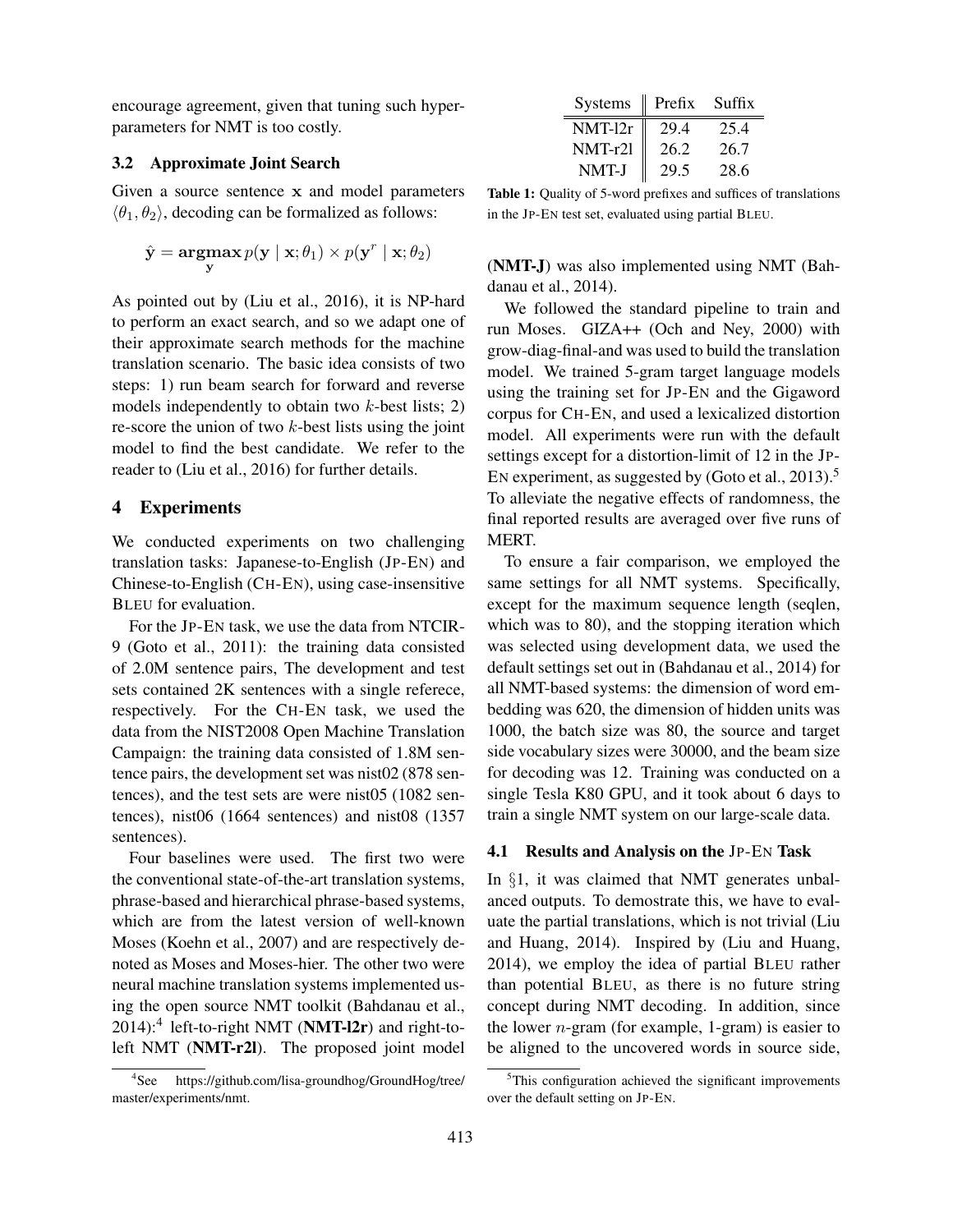| Systems           | dev  | test |
|-------------------|------|------|
| <b>Moses</b>      | 27.9 | 29.4 |
| Moses-hier        | 28.6 | 30.2 |
| NMT-12r           | 31.5 | 32.4 |
| $NMT-r21$         | 31.5 | 32.6 |
| NMT-J             | 33.0 | 34.1 |
| $NMT-12r-5$       | 32.6 | 33.7 |
| <b>NMT-r21-5</b>  | 33.0 | 34.3 |
| <b>NMT-J-5</b>    | 33.8 | 35.0 |
| <b>NMT-12r-10</b> | 32.5 | 33.6 |
| <b>NMT-r2l-10</b> | 33.0 | 34.2 |

Systems || nist05 nist06 nist08 Moses 35.4 33.7 25.0 Moses-hier | 35.6 33.8 25.3  $NMT-12r$  34.2 34.9 27.7 NMT-r2l || 34.0 34.1 26.9 NMT-J || 36.8 36.9 28.5 NMT-12r-5  $\parallel$  37.0 37.5 28.2 NMT-r2l-5  $\parallel$  36.9 37.1 27.3 NMT-J-5 37.5 38.9 28.8

Table 3: BLEU comparison of the proposed model NMT-Joint with baselines on CH-EN task.

Table 2: BLEU comparison of the proposed model NMT-Joint with three baselines on JP-EN task.

which might negatively affect the absolute statistics of evaluation, $6$  we employ the partial 4-gram as the metric to evaluate the quality of partial translations (both prefixes and suffixes). In Table 1, we can see that the prefixes are of higher quality than the suffixes for a single left-to-right model (NMTl2r). In contrast to this, it can be seen that our joint model (NMT-J) that includes one left-to-right and one right-to-left model, successfully addresses this issue, producing balanced outputs.

Table 2 shows the main results on the JP-EN task. From this table, we can see that, although a single NMT model (either left-to-right or right-to-left) comfortably outperforms the Moses and Moses-hier baselines, our simple NMT-J (with one l2r and one r2l NMT model) obtain gains of 1.5 BLEU points over a single NMT. In addition, the more powerful joint model NMT-J-5, which is an ensemble of five l2r and five r2l NMT models, gains 0.7 BLEU points over the strongest NMT ensemble NMT-r2l-5, i.e. an ensemble of five r2l NMT models. The ensemble of joint models achieved considerable gains of 5.6 and 4.8 BLEU points over the state-of-the-art Moses and Moses-hier, respectively. To the best of our knowlege, it is the first time that an end-to-end neural machine translation system has achieved such improvements on the very challenging task of JP-EN translation.

One might argue that our NMT-J-5 contained ten NMT models in total, while the NMT-l2r-5 or NMTr2l-5 only used five models, and thus such a comparison is unfair. Therefore, we integrated ten NMT models into the NMT-r2l-10 ensemble. In Table 2, we can see that NMT-r2l-10 is not necessarily better than NMT-r2l-5, which is consistent with the findings reported in (Zhou et al., 2002).

### 4.2 Results on the CH-EN Task

Table 3 shows the comparison between our method and the baselines on the CH-EN task.<sup>7</sup> The results were similar in character to the results for JP-EN. The proposed joint model (NMT-J-5) consistently outperformed the strongest neural baseline (NMTl2r-5), an ensemble of five l2r NMT models, on all the test sets with gains up to 1.4 BLEU points. Furthermore, our model again achieved substantial gains over the Moses and Moses-hier systems, in the range 1.9∼5.2 BLEU points, depending on the test set.

## 5 Related Work

Target-bidirectional transduction techniques were pioneered in the field of machine translation (Watanabe and Sumita, 2002; Finch and Sumita, 2009; Zhang et al., 2013). They used the techniques for traditional SMT models, under the IBM framework (Watanabe and Sumita, 2002) or the feature-driven linear models (Finch and Sumita, 2009; Zhang et al., 2013). However, the target-bidirectional techniques

<sup>&</sup>lt;sup>6</sup>In training SMT (Liu and Huang, 2014), we update weights towards higher BLEU translations and thus we care more about the relative statistics of BLEU; but in this paper, we care more about the absolute statistics, in order to show how severe the problem of unbalanced outputs is.

<sup>&</sup>lt;sup>7</sup>We did not run NMT-12r-10 and NMT-r2l-10, because it is too time-consuming to train 10 NMT models on both target directions and especially NMT-r2l-10 is not necessarily better than NMT-r2l-5 as shown in Table 2.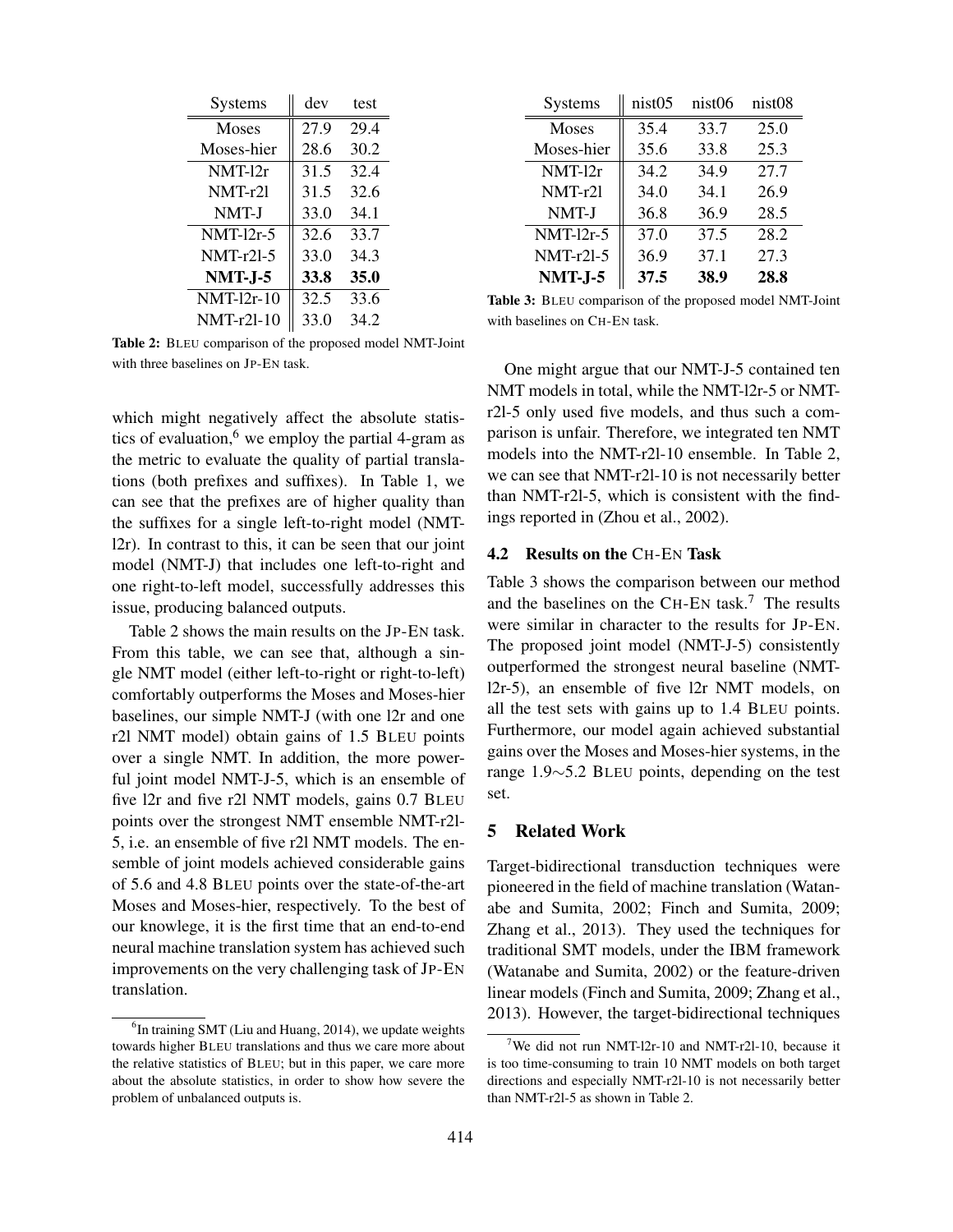we have developed for the unified neural network framework, target a pressing need directly motivated by a fundamental issue suffered by recurrent neural networks.

Target-directional neural network models have also been successfully employed in (Devlin et al., 2014). However, their approach was concerned with feedforward networks, which can not make full use of rich contextual information. As a result, their models could only be used as features (i.e. submodels) to augment traditional translation techniques in contrast to the end-to-end neural network framework for machine translation in our proposal.

Our approach is related to that in (Bengio et al., 2015) in some sense. Both approaches can alleviate the mismatch between the training and testing stages: the history predictions are always correct in training while may be incorrect in testing. Bengio et al. (2015) introduce noise into history predictions in training to balance the mistmatch, while we try to make the history predictions in testing as accurate as those in training by using of two directional models. Therefore, theirs focuses on this problem from the view of training instead of both modeling and training as ours, but it is possible and promising to apply their approach to optimize our joint model.

## 6 Conclusion

In this paper, we investigate the issue of unbalanced outputs suffered by recurrent neural networks, and empirically show its existence in the context of machine translation. To address this issue, we propose an easy to implement agreement model that extends the method of (Liu et al., 2016) from simple sequence-to-sequence learning tasks to machine translation.

On two challenging JP-EN and CH-EN translation tasks, our approach was empirically shown to be effective in addressing the issue; by generating balanced outputs, it was able to consistently outperform a respectable NMT baseline on all test sets, delivering gains of up to 1.4 BLEU points. To put these results in the broader context of machine translation research, our approach (even without special handling of unknown words) achieved gains of up to 5.6 BLEU points over strong phrase-based and hierarchical phrase-based Moses baselines, with the help of an ensemble technique.

## Acknowledgments

We would like to thank the three anonymous reviewers for helpful comments and suggestions. In addition, we would like to thank Rico Sennrich for fruitful discussions.

### References

- [Bahdanau et al.2014] Dzmitry Bahdanau, Kyunghyun Cho, and Yoshua Bengio. 2014. Neural machine translation by jointly learning to align and translate. *CoRR*, abs/1409.0473.
- [Bengio et al.2015] Samy Bengio, Oriol Vinyals, Navdeep Jaitly, and Noam Shazeer. 2015. Scheduled sampling for sequence prediction with recurrent neural networks. In *Advances in Neural Information Processing Systems*, pages 1171–1179.
- [Cheng et al.2016] Yong Cheng, Shiqi Shen, Zhongjun He, Wei He, Hua Wu, Maosong Sun, and Yang Liu. 2016. Agreement-based joint training for bidirectional attention-based neural machine translation. *CoRR*, abs/1512.04650.
- [Devlin et al.2014] Jacob Devlin, Rabih Zbib, Zhongqiang Huang, Thomas Lamar, Richard Schwartz, and John Makhoul. 2014. Fast and robust neural network joint models for statistical machine translation. In *Proceedings of ACL*.
- [Dyer et al.2015] Chris Dyer, Miguel Ballesteros, Wang Ling, Austin Matthews, and Noah A. Smith. 2015. Transition-based dependency parsing with stack long short-term memory. In *Proceedings of ACL-IJCNLP*.
- [Finch and Sumita2009] Andrew Finch and Eiichiro Sumita. 2009. Bidirectional phrase-based statistical machine translation. In *Proceedings of EMNLP*.
- [Goto et al.2011] Isao Goto, Bin Lu, Ka-Po Chow, Eiichiro Sumita, and Benjamin K. Tsou. 2011. Overview of the patent machine translation task at the NTCIR-9 workshop. In *Proceedings of NTCIR-9*.
- [Goto et al.2013] Isao Goto, Masao Utiyama, Eiichiro Sumita, Akihiro Tamura, and Sadao Kurohashi. 2013. Distortion model considering rich context for statistical machine translation. In *Proceedings of ACL*.
- [Graves2013] Alex Graves. 2013. Generating sequences with recurrent neural networks. *CoRR*.
- [Jean et al.2015] Sébastien Jean, Kyunghyun Cho, Roland Memisevic, and Yoshua Bengio. 2015. On using very large target vocabulary for neural machine translation. In *Proceedings of ACL-IJCNLP*.
- [Koehn et al.2007] P. Koehn, H. Hoang, A. Birch, C. Callison-Burch, M. Federico, N. Bertoldi,